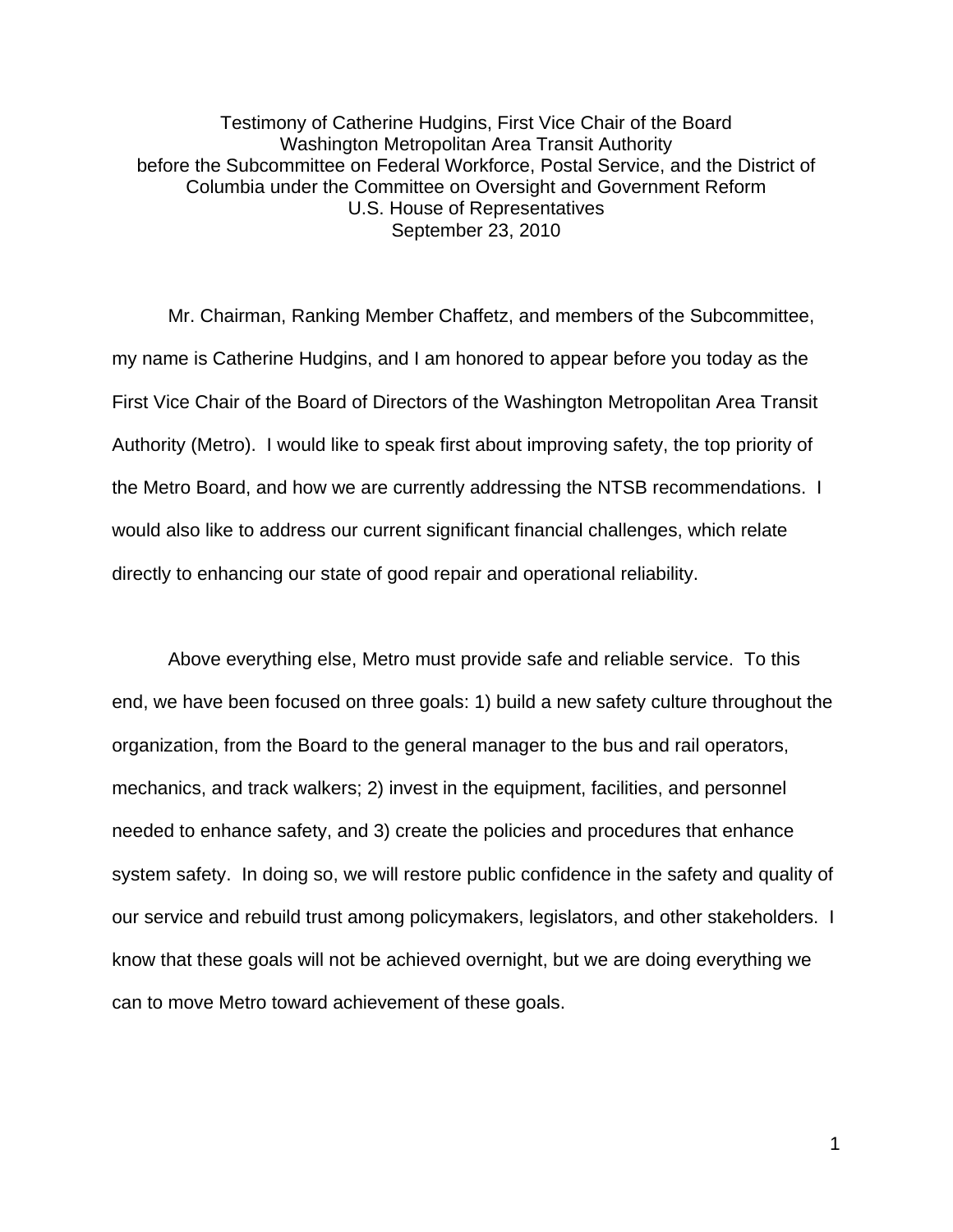## **Safety**

 Safety is the top priority at Metro, for the Board, for Metro management, for all of our staff from top to bottom. The Board intends to ensure that, to the best of our ability, each and every NTSB recommendation to Metro associated with its review of the June 22, 2009 accident is implemented. Following the NTSB's July 27, 2010 recommendations, the Metro Board convened a special Board meeting in August during which we heard directly from the NTSB about what we could do, both as a Board and Metro as a whole, to cultivate a safety culture. I greatly appreciate the thoroughness of the information that NTSB Chair Deborah Hersman and her colleagues shared with us that day. Our Board heard what needs to be done and is taking specific actions in response.

One week ago today, Metro's Customer Service, Operations and Safety Committee voted to approve a change to our Board governance to establish a distinct Safety and Security Committee. This committee will be chaired by Mort Downey, who was appointed to our Board earlier this year by the federal government as a voting member. The Customer Service, Operations and Safety Committee also approved a new mission statement that clearly places safety at the forefront of the transit agency. The statement reads: "Metro operates and maintains a safe, reliable and effective transit system that enhances mobility, improves the quality of life, and stimulates economic development in the Washington metropolitan area." Both actions taken in committee last week must go to our full Board for adoption on September 30; I assure this Committee, that my fellow Board members wholeheartedly endorse these changes.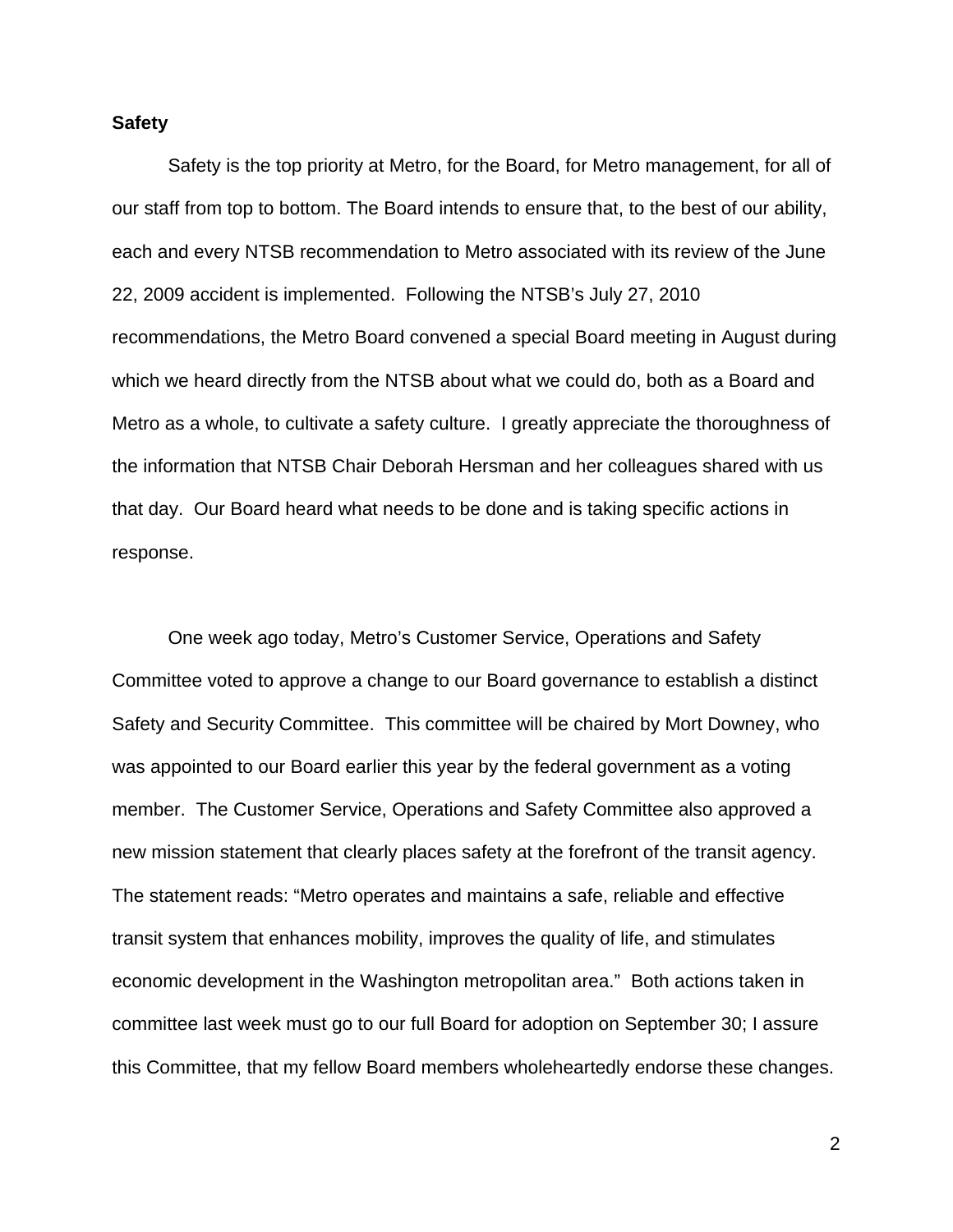In addition to these actions, the Metro Board has taken other steps to address NTSB recommendations. We have begun by dedicating \$30 million dollars from our capital budget to begin to respond to the NTSB recommendations. Among our other actions:

- $\triangleright$  In July, the Board approved a contract to replace the 1000 series rail cars fulfilling Metro's top safety priority.
- $\triangleright$  To stabilize and strengthen the Office of Safety, the Board appointed a new Chief Safety Officer reporting directly to the General Manager, and further provided support to augment the safety staff. The Board of Directors receives monthly reports from the Chief Safety Officer, as well as quarterly reports from the Tri-State Oversight Committee (TOC).
- $\triangleright$  We have directed Metro's independent Inspector General to review regularly internal and external safety reports and progress that has been made in carrying out recommendations, and to report any delays or concerns directly to the Board.
- $\triangleright$  As mentioned during the April hearing, the Board requested assistance from the U.S. Department of Transportation, AFL-CIO and the American Public Transportation Association in changing Metro's safety culture. The organizations suggested that we engage experts in transportation safety to assist Metro in enhancing its safety culture. As a result, an external safety panel is hard at work and will make recommendations on how to create a true culture of safety in which safety is an inherent aspect of all activities, and will help us to implement those changes.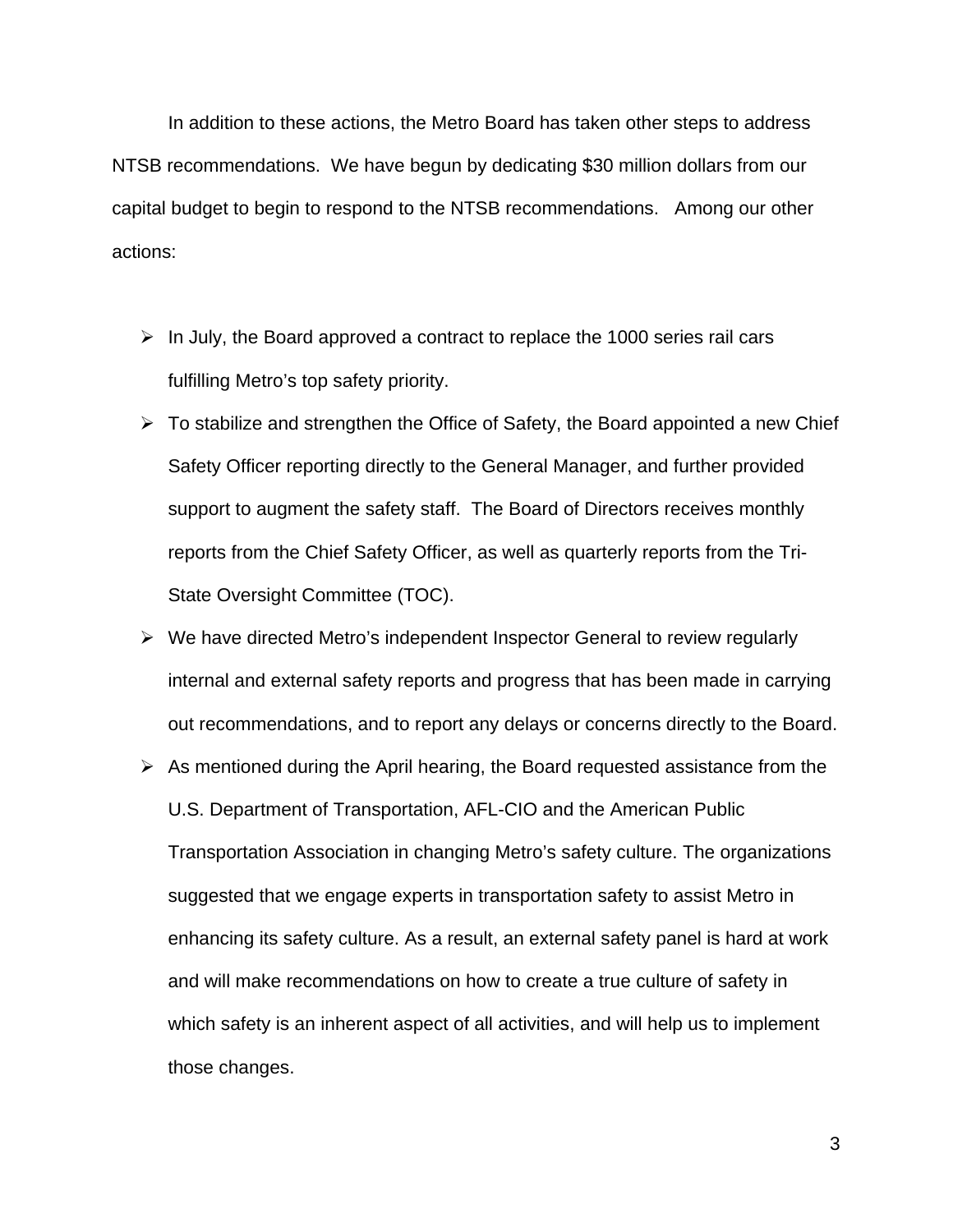- $\triangleright$  As mentioned by Mr. Sarles, Metro has conducted a staff-wide survey to learn how safety is viewed by its own employees and to identify what difficulties employees have in enhancing safety. The response rate by employees was 97%.
- $\triangleright$  To make certain that employees feel comfortable in reporting safety concerns without punitive consequences, a safety hot line has been established for employees to report safety concerns. Additionally, in June the Board strengthened Metro's whistleblower protection policy to encourage employees to report safety concerns or near misses.
- $\triangleright$  A new Safety Measurement System has been developed that tracks safety concerns identified by staff and actions taken to deal with the issues raised, provides a comprehensive view of all safety-related incidents, tracks the progress of incident investigations and monitors the status of corrective actions.
- $\triangleright$  An internal task force has been established, which has reviewed and revised operating procedures to ensure that they stress safety while allowing the job to get done.
- $\triangleright$  Finally, the Board approved a multi-year capital budget, which focuses on safety, rehabilitation of facilities and replacement of equipment to ensure that the Metrorail and Metrobus systems are in a state of good repair.

## **Metro's Financial Situation**

 Metro faces the same financial issues which practically every other major transit system in the United States does: in this period of economic decline many of our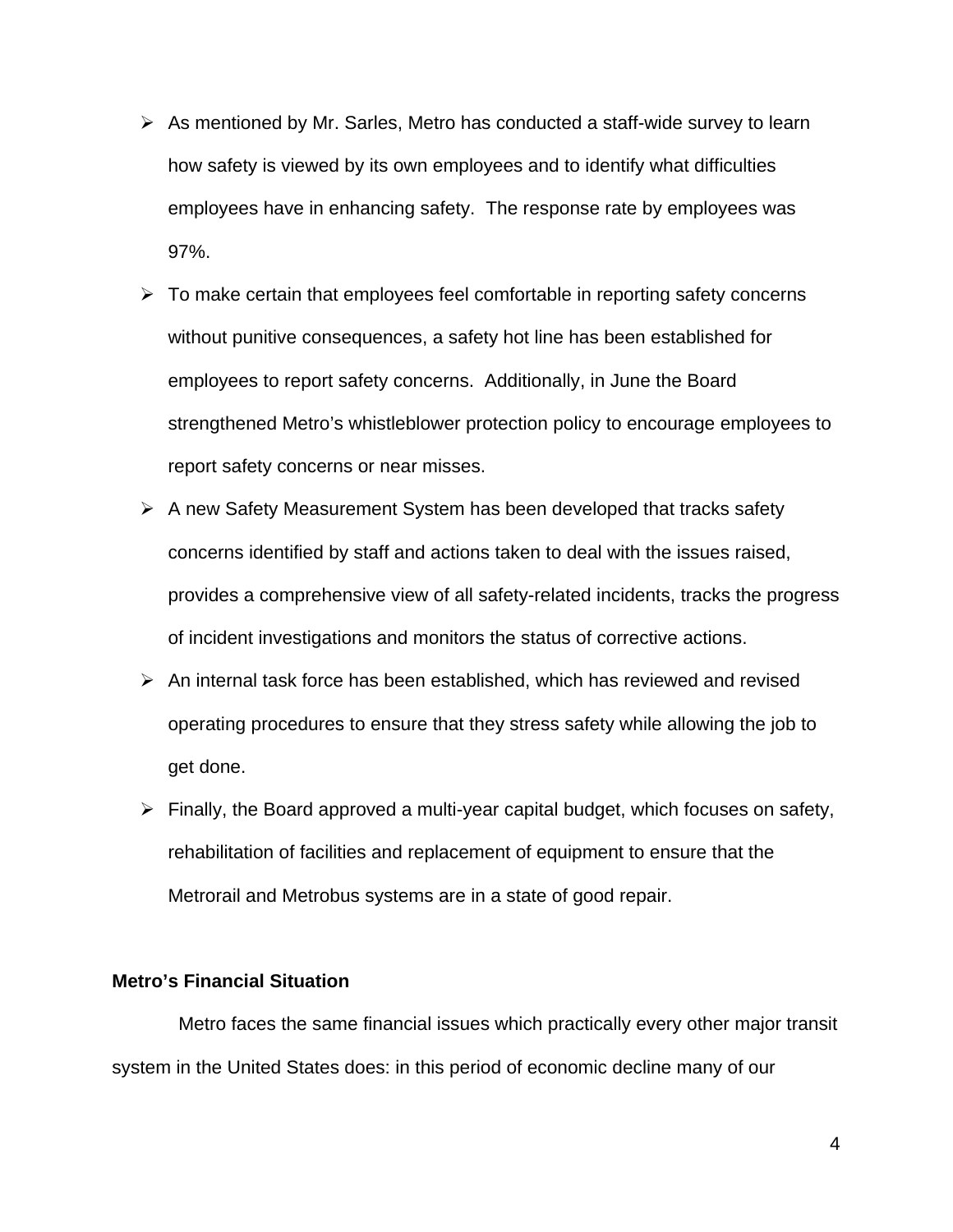revenue sources, such as advertising and fares, have decreased, and the funds available for our subsidies have declined. Transit systems with dedicated sources of subsidy such as sales taxes have seen those funds decline and have had to cut staff, reduce service and increase fares, as well as defer capital projects in order to use those funds to fill operating gaps. Those which look to local governments to provide subsidies, as do we at Metro, find those governments dealing with lower tax revenues and the need to cut governmental services. Transit becomes one of a number of vital services that must be funded with fewer resources available. We are exceptionally pleased that our state and local partners have demonstrated a long history of strong financial support for this system. That strong support is continuing even in these tough economic times, as our jurisdictional partners have provided over half a billion dollars to support Metro operations in fiscal year 2011, an increase of 5% over fiscal 2010, while many other local services are taking cuts. In addition, state and local governments will contribute in excess of \$300 million to capital programs in fiscal 2011.

 Turning to Metro's capital needs, as Metro has moved from being a new system to reaching the point at which we must invest substantially in the replacement of equipment and rehabilitation of infrastructure, our capital challenges have become similar to those of any other large, aging transit system. We have to replace our tracks, trains, and buses, and must rehabilitate our stations, bridges, and maintenance facilities. We have 30-year-old ventilation, lighting, and communications systems which must be maintained or replaced. Some of our station platforms are crumbling; our escalators and elevators need major repairs, and water is leaking into our tunnels. We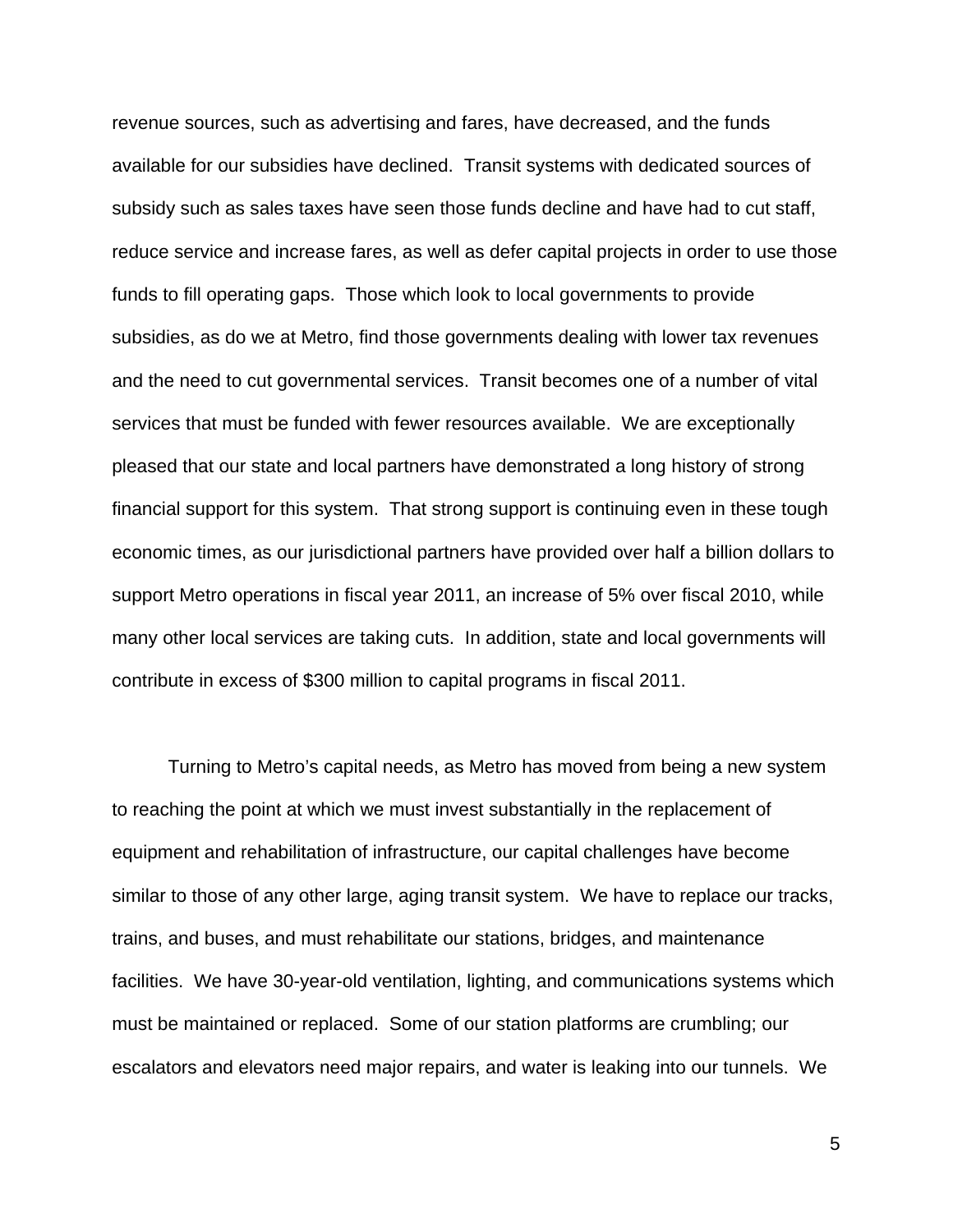must do all of the work required while providing service to hundreds of thousands of customers daily.

Although there are some actions which can be taken managerially and operationally to improve the reliability of Metrorail and Metrobus, the most significant factor is investing in the facilities and equipment. Old equipment breaks down more often than new equipment and must be taken out of service for repair. Old facilities fail, sometimes requiring service disruptions until they can be repaired. Even assuming that the dollars needed for upgrading the facilities and equipment were available, the process of carrying out the enhancement program disrupts service and degrades reliability. We must do all we can to carry out our capital program to renew the system, but we must also be frank with our patrons: It will not be easy, and it will require inconveniences as we work.

 We have been fortunate that our funding partners have demonstrated strong support on the capital side, just as they have done on the operating side. Over the last six years, they have provided Metro with \$525 million more than was needed to match federal funds. As a result, Metro was able to make a number of critical investments in its system.

Going forward, however, Metro needs increased investment to keep the system in a state of good repair. Metro's Capital Needs Inventory identifies investments totaling \$11.4 billion over the next ten years. This Committee led the charge for additional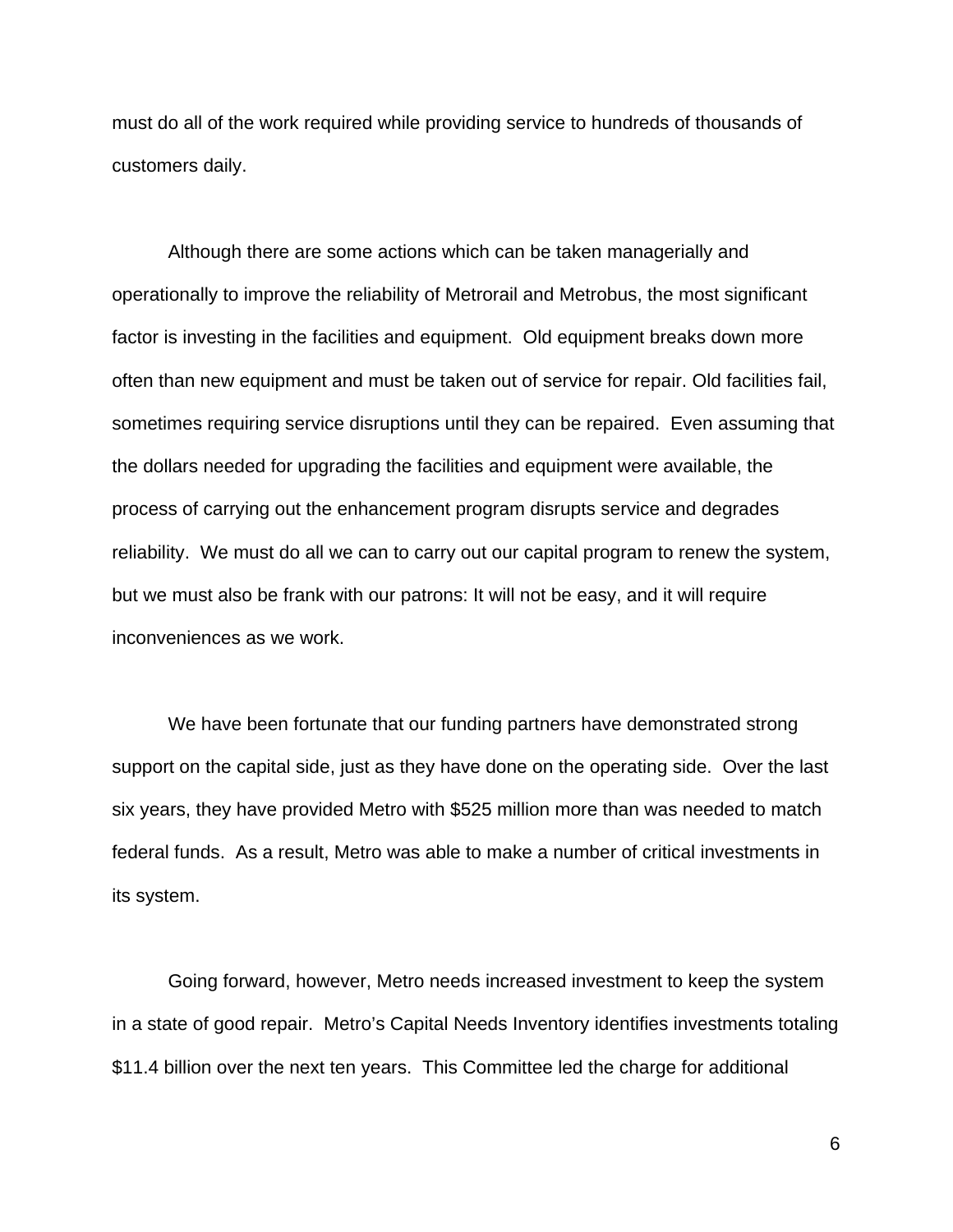Metro funding, the first installment of which was appropriated last year. That funding will go a long way toward helping us to meet our future capital needs if it is appropriated each year as authorized.

Our projected funding over the foreseeable future does not bring us where we need to be. Again, this is not unique to Metro. A study by the Federal Transit Administration (Rail Modernization Study, April 2009) found that the seven largest transit systems, including WMATA, currently have a backlog of state of good repair needs totaling \$50 billion. Going forward, the study concluded that these systems would need an additional \$5.9 billion per year so as not to fall further behind.

 Our state and local funding partners are doing what they can to support our efforts to maintain our system in a state of good repair. The key to our ultimate success, however, rests with you and your colleagues in Congress and the Administration. Increased support for the state of good repair needs of older systems is essential in the next surface transportation authorization if we are to continue to be able to provide safe and reliable service.

Currently, the Administration has provided a vision for renewing the nation's transportation infrastructure, a plan that included a proposal to invest \$50 billion over six years in the nation's aging transportation systems. The proposal would fund a permanent infrastructure bank to leverage private, state, and local capital funds invested in transportation projects. This proposal demonstrates a commitment to